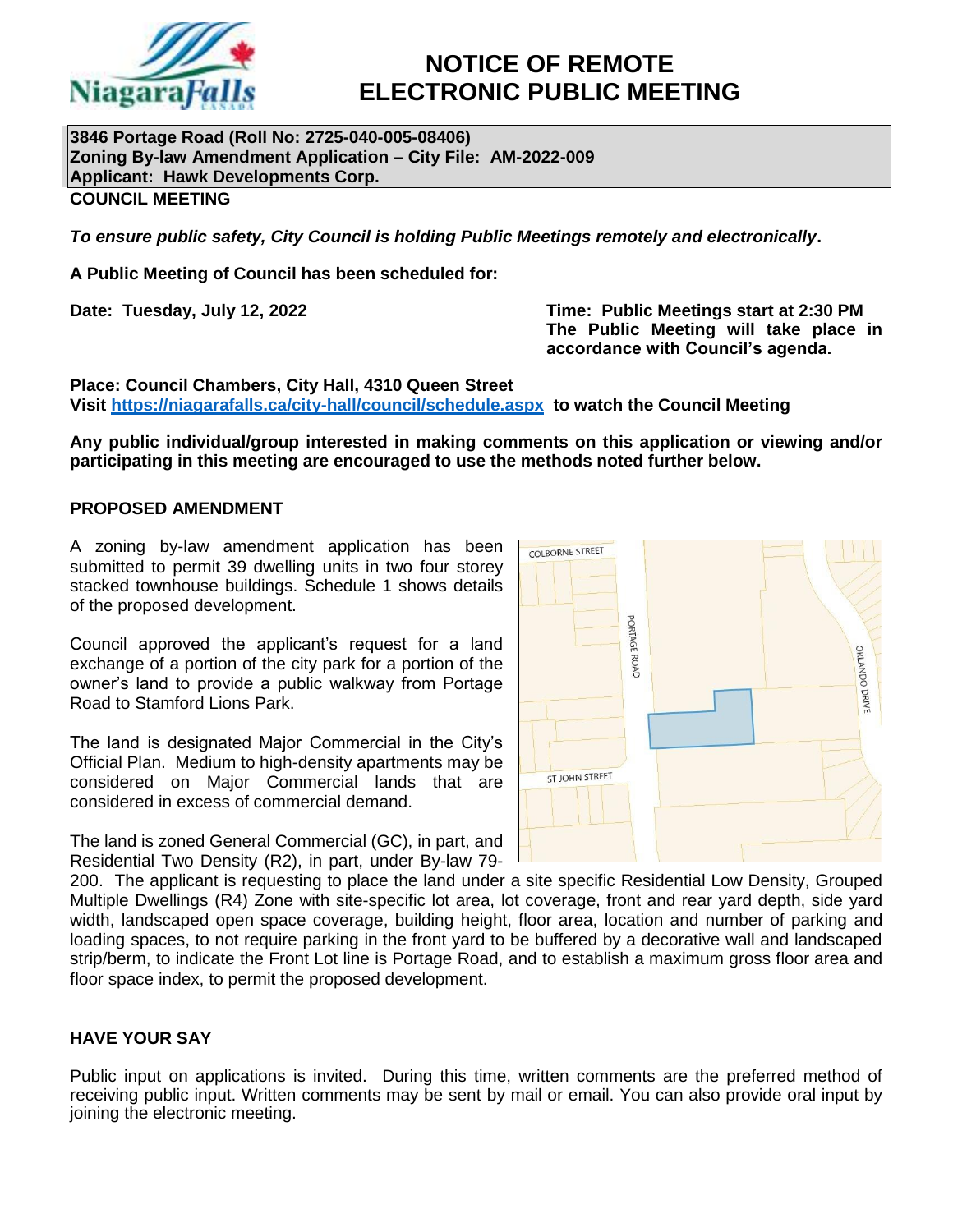#### **WRITTEN SUBMISSION**

Please provide written input, or to request notice of Council's decision, by mailing your comments to the Department of Planning, Building & Development, City Hall, 4310 Queen Street, Niagara Falls, Ontario, L2E 6X5 or send an email to [jhannah@niagarafalls.ca](mailto:jhannah@niagarafalls.ca) on or before **Tuesday July 12, 2022**.

### **ORAL SUBMISSION**

To participate in the remote electronic public meeting please pre-register with the City Clerk by sending an email to [billmatson@niagarafalls.ca](mailto:billmatson@niagarafalls.ca) before 4:30 pm on **Monday July 11, 2022**. All registrants will be provided with instructions on how to use your computer, tablet or phone to participate in the remote electronic public meeting. Registrants will be notified of Council's Decision.

#### **VIEW THE MEETING**

The remote electronic Public Meeting can be live-streamed on the City's webpage of the Council Meeting Schedule at<https://niagarafalls.ca/city-hall/council/schedule.aspx> on the day of the event. The meeting will also be archived on the same webpage for viewing after the event.

#### **MORE INFORMATION**

For more information please contact Julie Hannah, Planner 2 at (905)356-7521, extension 4107, between the hours of 8:30 a.m. and 4:30 p.m. or by email anytime at [jhannah@niagarafalls.ca.](mailto:jhannah@niagarafalls.ca)

A copy of the Planning, Building & Development Department's Recommendation Report on the application will be available at<https://niagarafalls.ca/city-hall/council/schedule.aspx> after 4:00 p.m. the **Thursday July 7, 2022**.

# **LEGAL NOTICE**

#### **Section 34 of the Planning Act**

If you disagree with Council's decision on the Zoning By-law Amendment application, you can appeal it to the Ontario Land Tribunal (OLT). However, if a person or public body would otherwise have an ability to appeal the decision of the City of Niagara Falls to the Ontario Land Tribunal but the person or public body does not make oral submissions at a public meeting or make written submissions to the City of Niagara Falls before the by-law is passed, the person or public body is not entitled to appeal the decision of the Niagara Falls City Council to the Ontario Land Tribunal.

If a person or public body does not make oral submissions at a public meeting or make written submissions to the City of Niagara Falls in respect to the proposed by-law before the by-law is passed, the person or public may not be added as a party to the hearing of an appeal before the Ontario Land Tribunal unless, in the opinion of the Tribunal, there are reasonable grounds to do so.

Dated at the City of Niagara Falls this 10th day of June, 2022.

Kira Dolch. MCIP, RPP, CNU-A Director of Planning, Building & Development